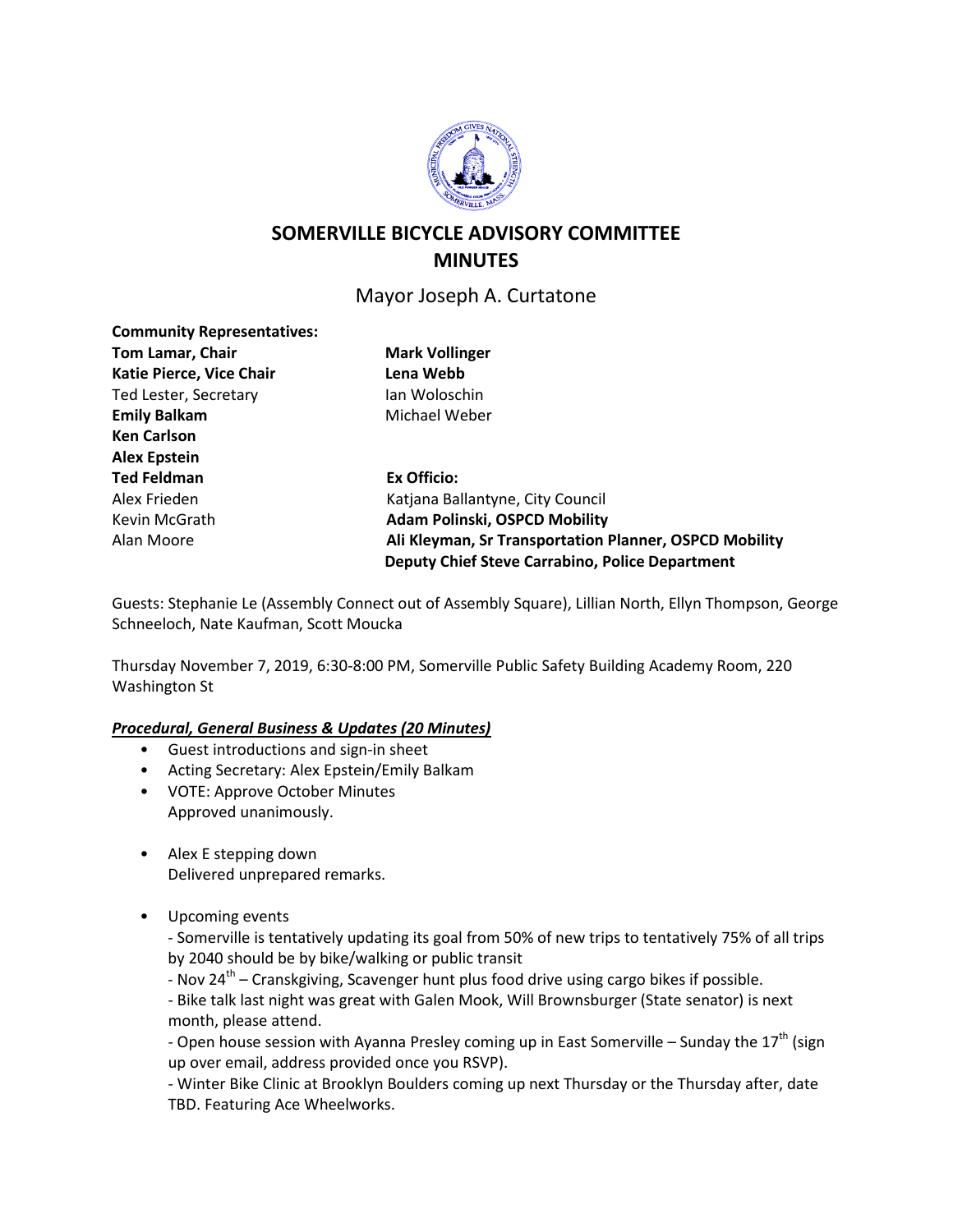• 3 vacant ex officio positions still being determined (Engineering, DPW, Parking)

#### *Focus: Winter is coming (25 min)*

• Wrapping up construction season

Beacon street is missing green conflict paint – by Bicycle Bell on Oxford Street where cars are parking and shouldn't be.

Forest and Eustis street intersection is dangerous and needs attention

Adam: Brad thought there may be only 3 more nights of work left, was issues of supply of paint and rainy weather in October, should be done in the next 2 weeks. If there are more things to be fixed, can be identified over the winter and Newport will fix in the spring.

Raised Crosswalks were not built to the elevation wanted to, going to build speed humps 20 ft back to slow folks down before they get to these intersections (Forest and Sacramento).

GLX for the Washington Underpass – going to be staying closed for the winter but opening up in the spring.

Marshal Street Speed Hump and one on Paulina street will be removed for the winter as they are made of temporary materials. Spec for permanent one would follow the size used on Powerhouse.

Constructability limited height of raised crosswalks/bikes at Forest/Prentiss/Eustis/Sacramento. Mitigation will be adding speed humps on approaches (Newport to implement in next few days)

Tom pointed out **speed bump on Marshall extends through bike lane.** Adam said if it's modular the bump can be shortened. **Follow-up.**

**Medford Street bike lanes** (from Somerville Ave to Ward Street) are faded and looks like one wide travel lane. **Prioritize for refresh.**

Poor weather has limited pavement marking windows of opportunity in October. Need to prioritize next few weeks. **Neighborways still not painted.**

#### **Webster Ave needs bollards replaced.**

But Webster has been well cleared of leaves, etc.

• Ideas for projects to be done over the winter Tom: we can request signs, extend bike breakfasts if Whole Foods is willing

Emily: 1. **T-shirts** that her friend is willing to design, we can sell. 2. Wayfinding project that Emily was working on with Brian Postlewaite and Mark Chase [these are actually getting installed next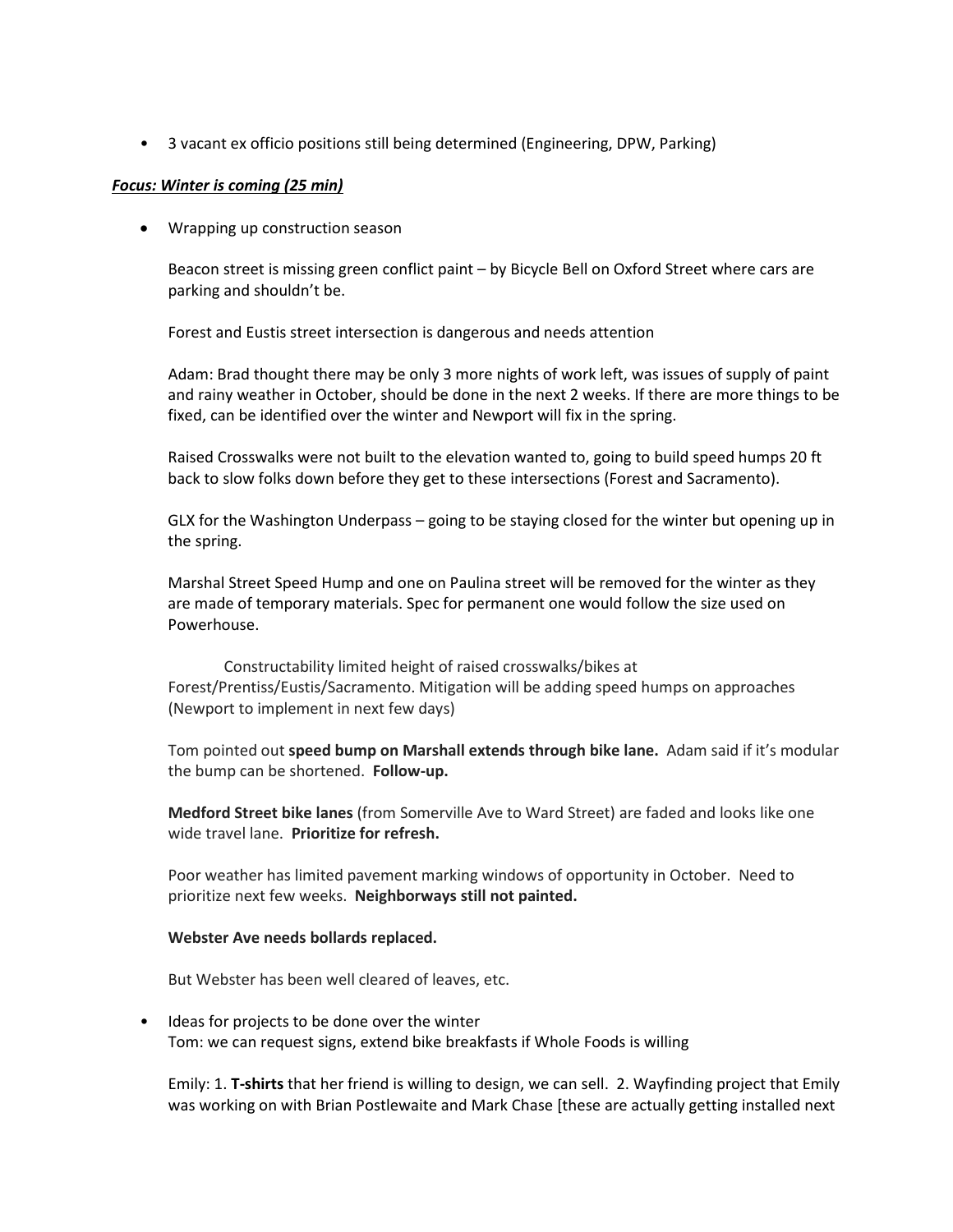week: Adam. They will be dark/light blue]. 3. **Planning additional neighborways for post-GLX**  future, e.g., Highland Rd. from Path to Ball Square.

**Signage-based contraflow** [Adam noted that paving crews lay off workers over winter]

Ken: **delivery zones such as Dosa and Curry**—engaging businesses. Also talking to businesses that are bike friendly to encourage them to apply for the BFB designation, deadline February. Currently only 4 businesses, would like at least 20.

Ken: let's do **wayfinding beyond neighborways**, similar to Cambridge's very specific signs to the squares.

Lena: BMUFL signs outside of construction zones to reinforce to drivers that bicyclists can always take the lane

Ken: come up with schedule of events and projects to be repaved next year. Should make sure Somerville does **Parking Day next year** (not just one spot in Assembly). Meet with mayor and city councilors.

Stephanie (Assembly Connect out of Assembly Square - first on signup list): **wayfinding to Assembly would be great**, has discussed this need previously with Wig Zamore. Ken suggested **Assembly Row could contribute labor or funding to help City develop wayfinding. Follow-up.**

#### • Planning for snow clearance

**Eric** following up with Steve MacEachern, the new DPW commissioner, to set up a meeting in the next couple of weeks.

Question: how are changes in streets such as Beacon identified and discussed for snow clearing in the next winter? Adam: there is an annual discussion of changes and how to deal with them.

# *City Update (40 min) - Adam*

• Senior transportation planner introduction

Ali: Went to Tufts, met Mark for grad school. Most recently worked for Boston Region MPO, where worked closely with MassDOT. Wanted to work at muni level, closer to implementation. Interested but concerned when it comes to biking, mostly walk and transit; owns a bike.

Focus areas: I-93/28 planning study and Silver Line extension feasibility study (coordinating with Everett)

Adam: now that Mobility is fully staffed (5 FTE), **100+ projects** are being assigned and prioritized for consulting support, etc**. Adam can share list** (per Tom's request).

# • Central Broadway bus lane

One day of work left to finish flexposts, otherwise completed. Traffic signal timing revised. Even opponents agree traffic is flowing better now. Public meeting scheduled by City Council to let voices be heard.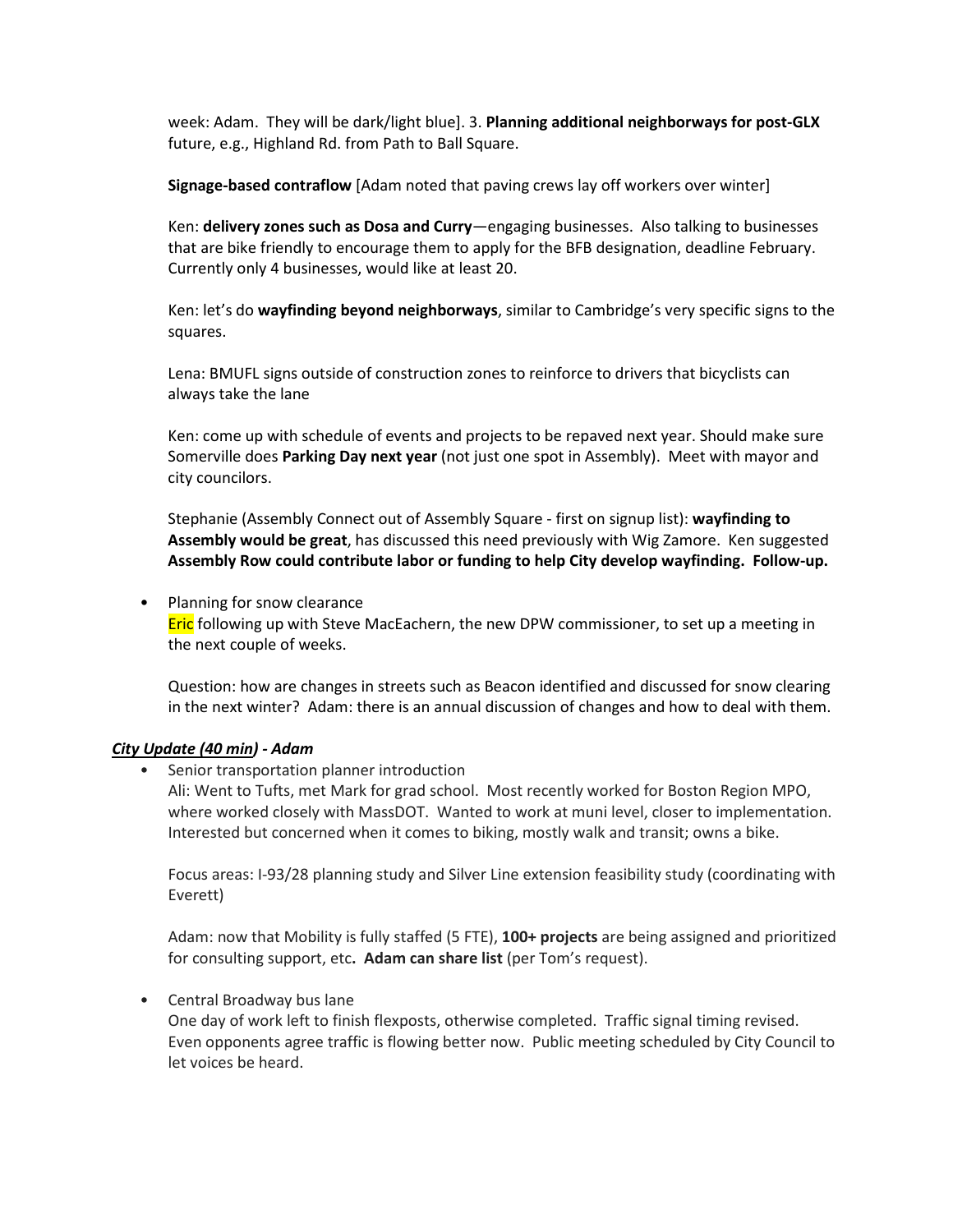Ken and Mark: **bus riders' very positive perceptions** and having data lead rather than anecdotes is key. **Collect that data before a public meeting**. Adam: we will. We also understand that behavior change can take 6 months in other cities, just a hard message to say.

Ken: signal engineer in-house would be good to have to better prevent signaling delays Adam: delay in signal timing was due to Transit Signal Priority (consultant took longer) and then the signals were held up 6 weeks.

Ted F: can City give data to City Council before the public meeting? Adam: yes, not much time but as much as can plan to

FYI: Licensed drone operator in OSPCD can now take cool aerial photos.

- Remaining conflict paint on Beacon St and final walkthrough Signal timing inspected today Park Street signal changed to exclusive 2-3 more methylmethacrylate (MMA) grippy treatments, but asphalt needs to be 40+ degrees Plant materials will go into bumpouts—probably shrubbery-type
- Bike Plan update

Economic Development will be involved as the business liaison with small businesses. They are in regular touch with business owners, and liaise to Mobility for things like bike parking.

Planning to install another tranche of bike parking. Lena: **how do schools get bike parking?** Adam: school property bike parking requires working with schools to site and purchase them. **Schools Department does have much larger budget, ideally they can pay for more racks at schools.**

We could **increase on-street bike parking this winter**, Mark Vollinger volunteers to engage businesses. A business needs to pay for the corral, TC needs to approve. **Winter Hill Brewery is example—will explore.** Would be great to have the car-shaped ("12 bikes in 1 car space") corrals. Revival Café is likely doing a custom corral, with their logo, and the corral is donated to the City—handled through negotiation like a small development. Nookie is the proprietor—a small bike friendly business that initiated this.

Katie: **how do we get more parklets?** Adam: there was a person working on it, but program doesn't seem to have had much steam. May be limited interest. **Adam will check on program/staff status.** Alex: **would be great to have one on Elm Street to promote pedestrianizing** the corridor, give people a flavor.

Ken: Dosa and Curry had double parked drivers, but these were independent GrubHub, etc. drivers and the business actually wants to not have drivers do this. **How to act on businesses' desire for a loading zone?** Adam: they could go through Econ Development, but **easiest is to connect proprietor directly to Adam**. Mark Vollinger: I observed Dosa and Curry bike lane and it was blocked by cars 61% of the hour (between 4 and 6 pm).

Mark: **Somerville Ave has 12-foot travel lanes and 8-foot parking lanes** (designed by MassDOT back in 2009)  $\rightarrow$  could create protected bike lane by mirroring the parking lane and bike lane.